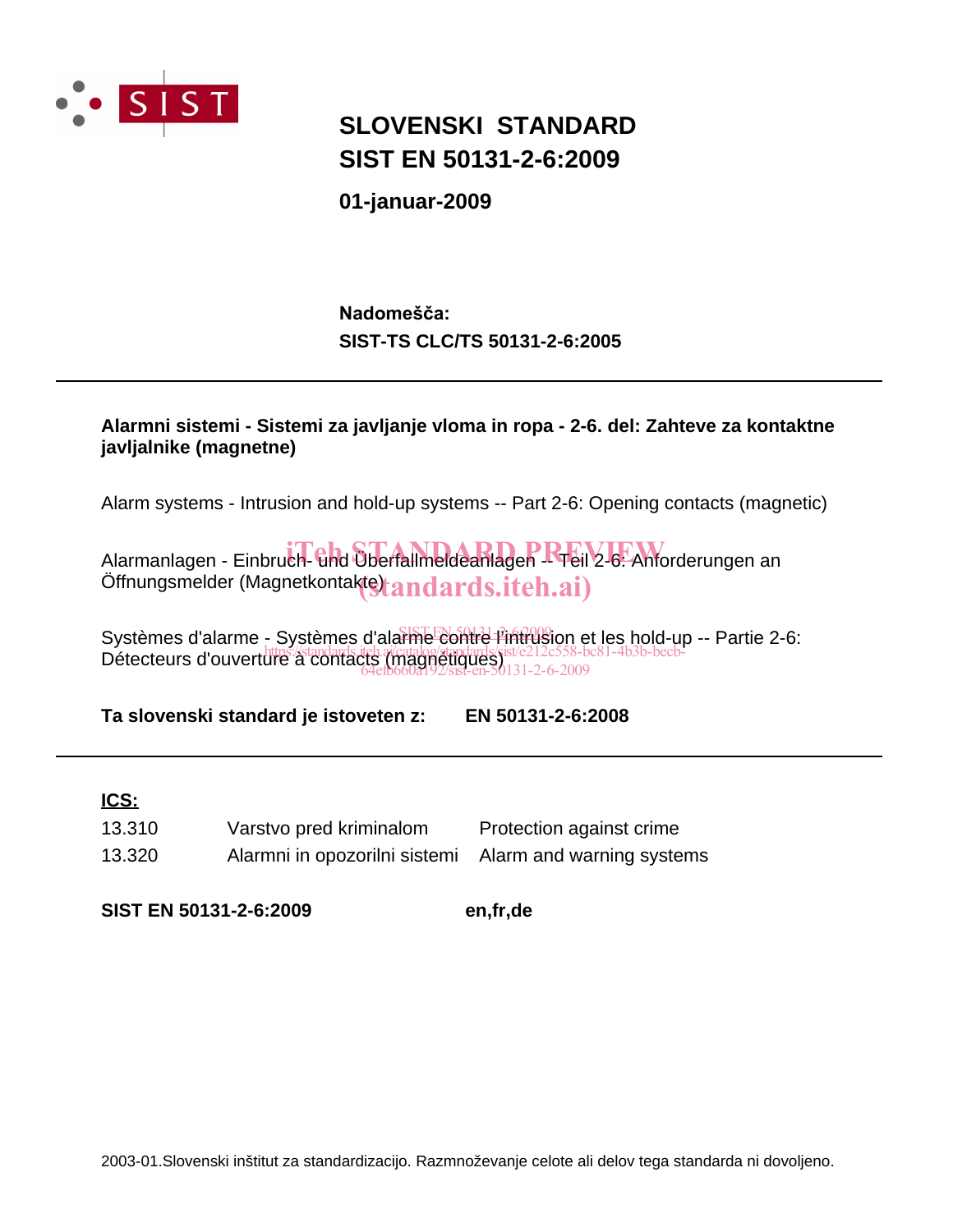# iTeh STANDARD PREVIEW (standards.iteh.ai)

SIST EN 50131-2-6:2009 https://standards.iteh.ai/catalog/standards/sist/e212c558-bc81-4b3b-becb-64efb660a192/sist-en-50131-2-6-2009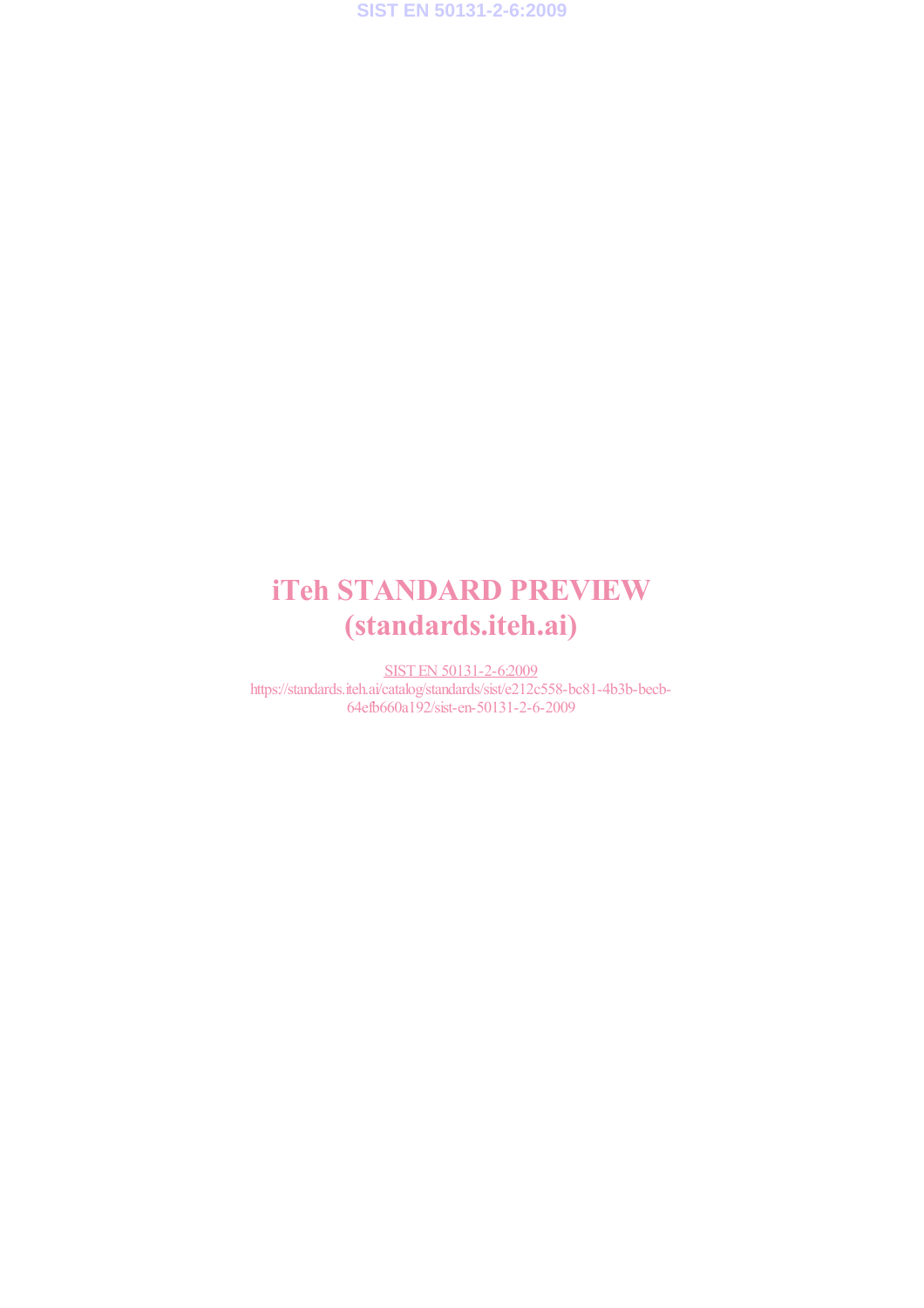#### **SIST EN 50131-2-6:2009**

# EUROPEAN STANDARD **EN 50131-2-6** NORME EUROPÉENNE EUROPÄISCHE NORM September 2008

ICS 13.320 Supersedes CLC/TS 50131-2-6:2004

English version

### **Alarm systems - Intrusion and hold-up systems - Part 2-6: Opening contacts (magnetic)**

Systèmes d'alarme - Systèmes d'alarme contre l'intrusion et les hold-up - Partie 2-6: Détecteurs d'ouverture à contacts (magnétiques)

Alarmanlagen - Einbruch- und Überfallmeldeanlagen - Teil 2-6: Anforderungen an Öffnungsmelder (Magnetkontakte)

# iTeh STANDARD PREVIEW (standards.iteh.ai)

This European Standard was approved by CENELEC on 2008-05-01. CENELEC members are bound to comply with the CEN/CENELEC Internal Regulations which stipulate the conditions for giving this European Standard the status of a national standard without any alteration/sist/e212c558-bc81-4b3b-becb-

64efb660a192/sist-en-50131-2-6-2009

Up-to-date lists and bibliographical references concerning such national standards may be obtained on application to the Central Secretariat or to any CENELEC member.

This European Standard exists in three official versions (English, French, German). A version in any other language made by translation under the responsibility of a CENELEC member into its own language and notified to the Central Secretariat has the same status as the official versions.

CENELEC members are the national electrotechnical committees of Austria, Belgium, Bulgaria, Cyprus, the Czech Republic, Denmark, Estonia, Finland, France, Germany, Greece, Hungary, Iceland, Ireland, Italy, Latvia, Lithuania, Luxembourg, Malta, the Netherlands, Norway, Poland, Portugal, Romania, Slovakia, Slovenia, Spain, Sweden, Switzerland and the United Kingdom.

# **CENELEC**

European Committee for Electrotechnical Standardization Comité Européen de Normalisation Electrotechnique Europäisches Komitee für Elektrotechnische Normung

**Central Secretariat: rue de Stassart 35, B - 1050 Brussels** 

© 2008 CENELEC - All rights of exploitation in any form and by any means reserved worldwide for CENELEC members.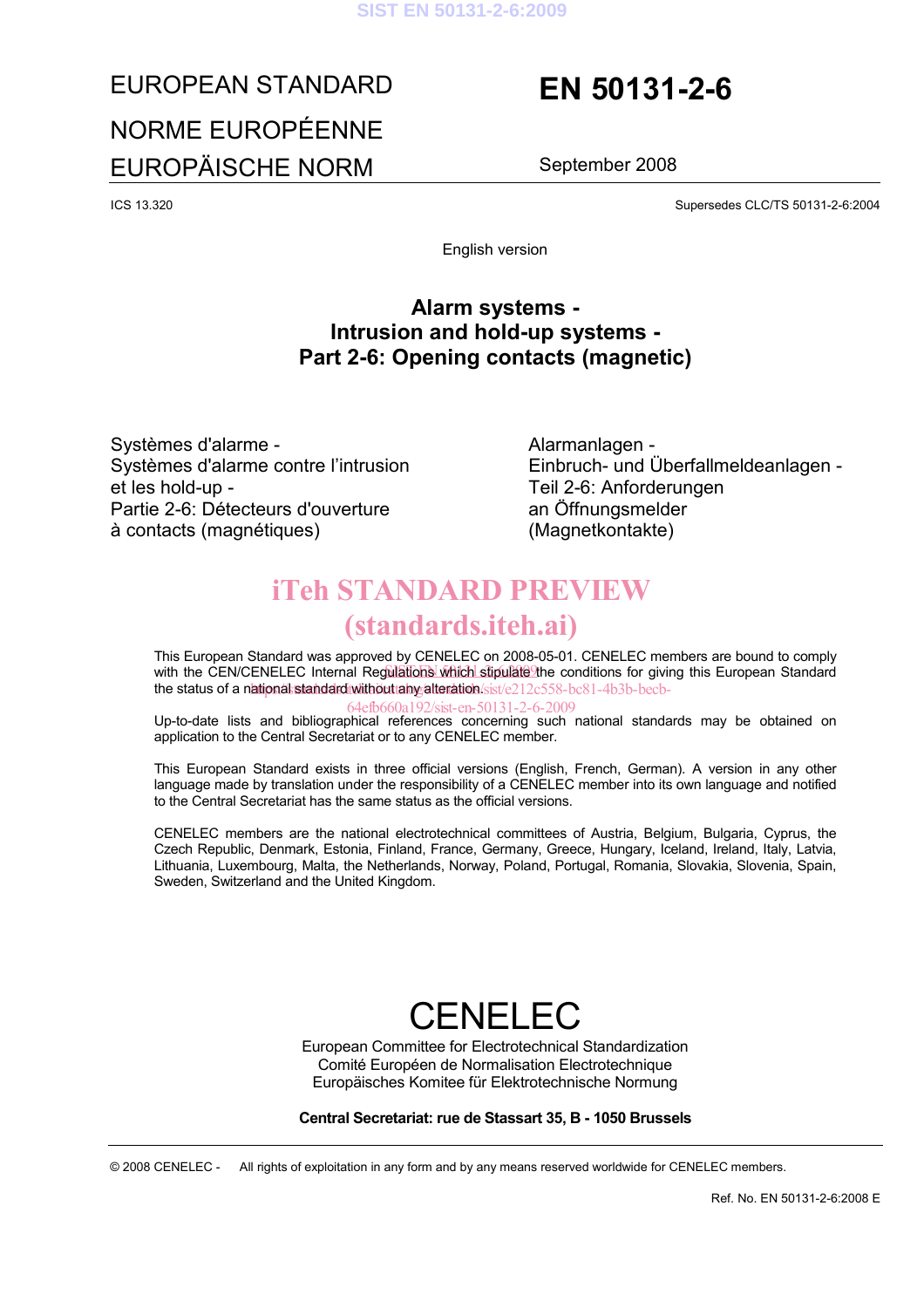#### **Foreword**

This European Standard was prepared by the Technical Committee CENELEC TC 79, Alarm systems.

The text of the draft was submitted to the Unique Acceptance Procedure and was approved by CENELEC as EN 50131-2-6 on 2008-05-01.

This European Standard supersedes CLC/TS 50131-2-6:2004.

The following dates were fixed:

| latest date by which the EN has to be implemented<br>at national level by publication of an identical<br>national standard or by endorsement | (dop) | 2009-05-01 |
|----------------------------------------------------------------------------------------------------------------------------------------------|-------|------------|
| latest date by which the national standards conflicting<br>with the EN have to be withdrawn                                                  | (dow) | 2011-05-01 |

EN 50131 will consist of the following parts, under the general title *Alarm systems – Intrusion and hold-up systems*:

Part 1 System requirements<br>
Part 2.2 Intrusion detectors<br>
Receive infrared detectors Part 2-2 Intrusion detectors – Passive infrared detectors Part 2-2 Requirements for microwave detectors **Requirements** for microwave detectors **Ch.ai**) Part 2-4 Requirements for combined passive infrared and microwave detectors Part Part 2-5 Requirements for combined passive infrared and ultrasonic detectors Part 2-6 Intrusion detectors – Opening contacts (magnetic) Part 2-7-1 Intrusion detectors – Glass break detectors – Acoustic Part 2-7-2 Intrusion detectors – Glass break detectors – Passive Part 2-7-3 Intrusion detectors – Glass break detectors – Active Part 3 Control and indicating equipment Part 4 Warning devices Part 5-3 Requirements for interconnections equipment using radio frequency techniques Part 6 Power supplies Part 7 Application guidelines Part 8 Security fog devices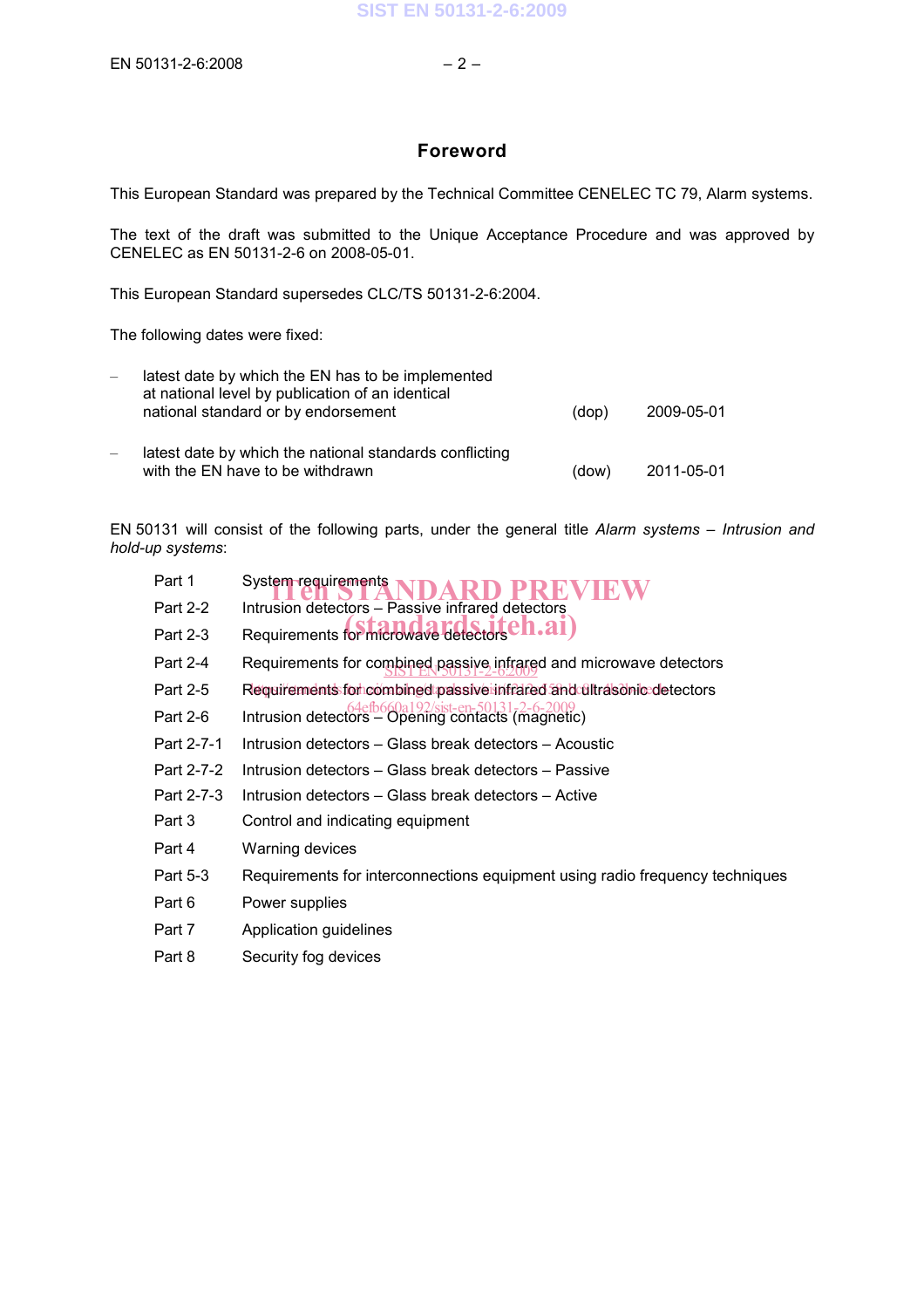$-3-$ 

### **Contents**

| ۰,<br>۰,<br>×<br>۰. |
|---------------------|
|---------------------|

|   | 1    |                                                                                      |    |
|---|------|--------------------------------------------------------------------------------------|----|
| 2 |      |                                                                                      |    |
|   |      |                                                                                      |    |
| 3 |      |                                                                                      |    |
|   | 3.1  |                                                                                      |    |
|   | 3.2  |                                                                                      |    |
| 4 |      |                                                                                      |    |
|   | 4.71 |                                                                                      |    |
|   | 4.2  |                                                                                      |    |
|   | 4.3  |                                                                                      |    |
|   | 4.4  |                                                                                      |    |
|   | 4.5  |                                                                                      |    |
|   | 4.6  |                                                                                      |    |
|   | 4.7  |                                                                                      |    |
| 5 |      |                                                                                      |    |
|   | 5.1  | Marking and/or identification TDARD PREVIEW [CONTENT]                                |    |
|   | 5.2  | Documentation                                                                        |    |
| 6 |      |                                                                                      |    |
|   | 6.1  |                                                                                      |    |
|   | 6.2  |                                                                                      |    |
|   | 6.3  |                                                                                      |    |
|   | 6.4  |                                                                                      |    |
|   | 6.5  | Switch-on delay, time interval between signals, and indication of detection  16      |    |
|   | 6.6  |                                                                                      |    |
|   | 6.7  |                                                                                      |    |
|   | 6.8  |                                                                                      |    |
|   | 6.9  |                                                                                      |    |
|   |      | Annex A (normative) Dimensions & requirements of standardized interference test      |    |
|   |      |                                                                                      | 23 |
|   |      | Annex C (informative) List of small tools suitable for testing immunity of casing to |    |
|   |      |                                                                                      |    |
|   |      |                                                                                      |    |
|   |      |                                                                                      |    |
|   |      |                                                                                      |    |
|   |      |                                                                                      |    |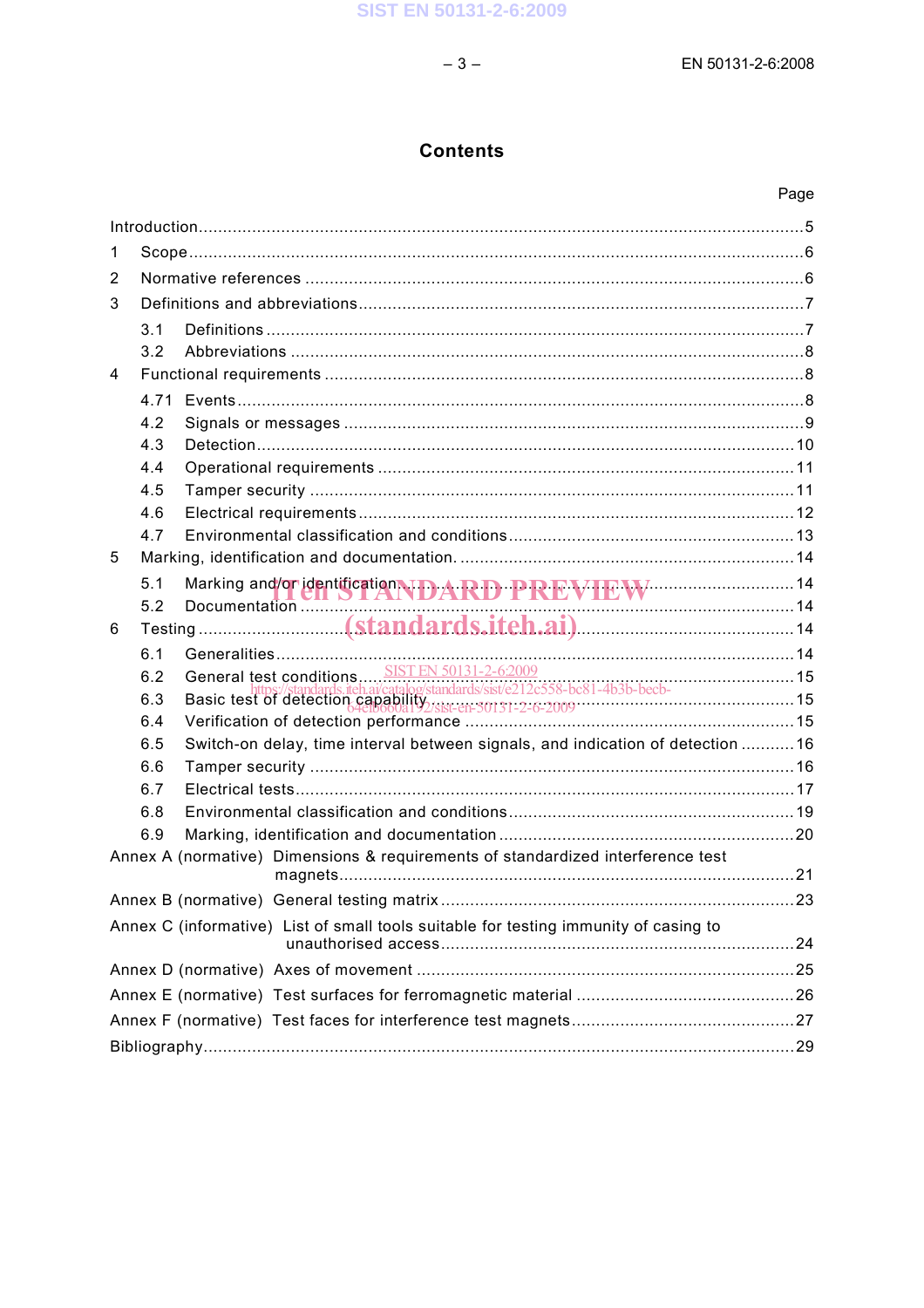### **Figures**

| Figure A.1 – Testmagnet for surface mount opening magnetic contacts 22 |  |
|------------------------------------------------------------------------|--|
|                                                                        |  |
|                                                                        |  |
|                                                                        |  |
|                                                                        |  |
|                                                                        |  |
|                                                                        |  |
|                                                                        |  |
|                                                                        |  |

#### **Tables**

# iTeh STANDARD PREVIEW (standards.iteh.ai)

SIST EN 50131-2-6:2009 https://standards.iteh.ai/catalog/standards/sist/e212c558-bc81-4b3b-becb-64efb660a192/sist-en-50131-2-6-2009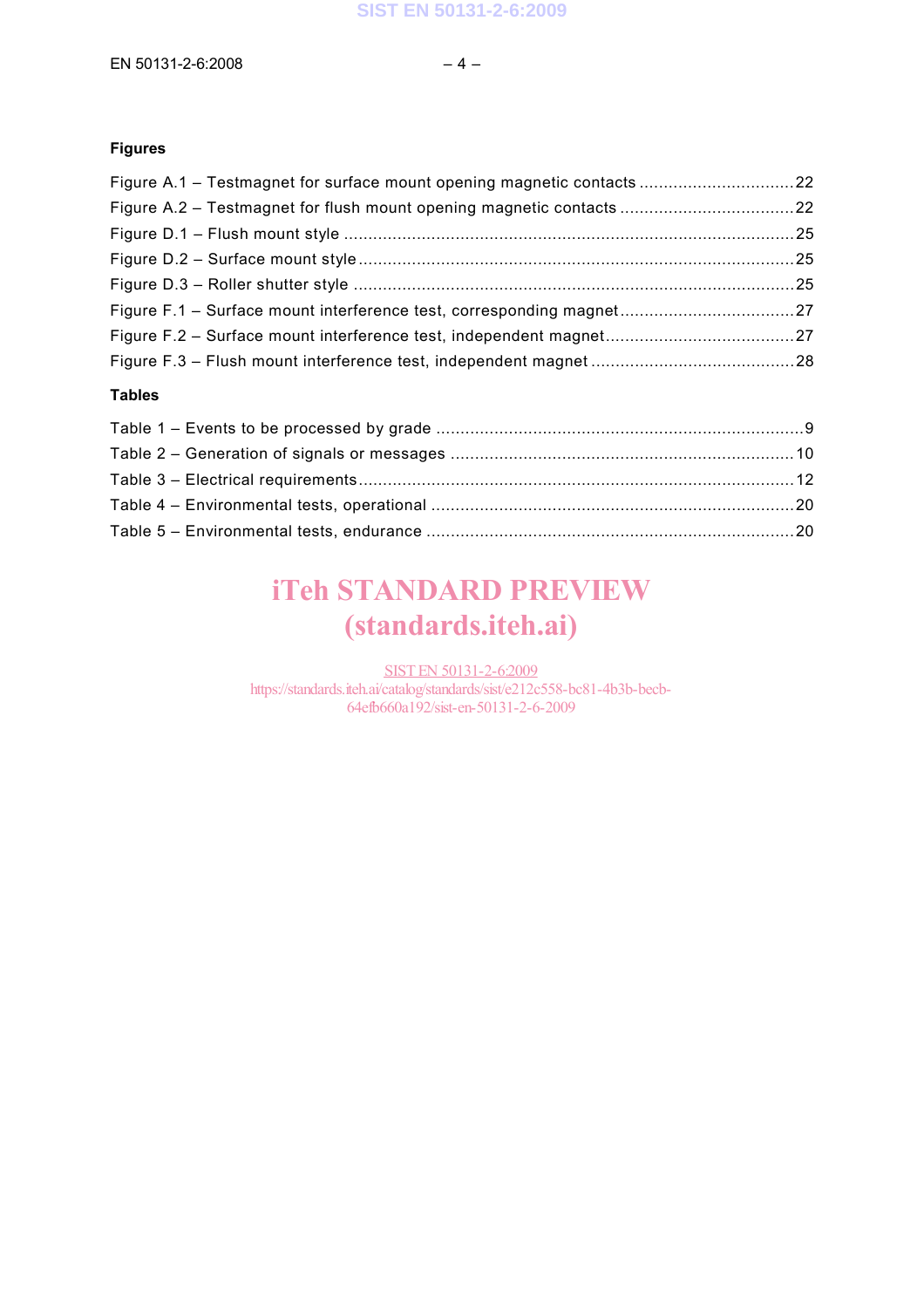#### **Introduction**

This European Standard is for opening contacts (magnetic) used as part of intrusion and hold-up alarm systems (I&HAS) installed in buildings. It includes four security grades and four environmental classes.

The purpose of an opening contact (magnetic) is to detect a displacement of a door or window from the defined closed position. The opening contact comprises two separate parts, the active connection between which is at least one magnetic field. Separating the two parts disturbs the connection and produces an intruder signal or message.

The number and scope of these signals or messages will be more comprehensive for systems that are specified at the higher grades.

This European Standard is only concerned with the requirements and tests for opening contacts (magnetic). Other types of detectors are covered by other documents identified in the EN 50131 series and in the EN 50131-2 series.

## iTeh STANDARD PREVIEW (standards.iteh.ai)

SIST EN 50131-2-6:2009 https://standards.iteh.ai/catalog/standards/sist/e212c558-bc81-4b3b-becb-64efb660a192/sist-en-50131-2-6-2009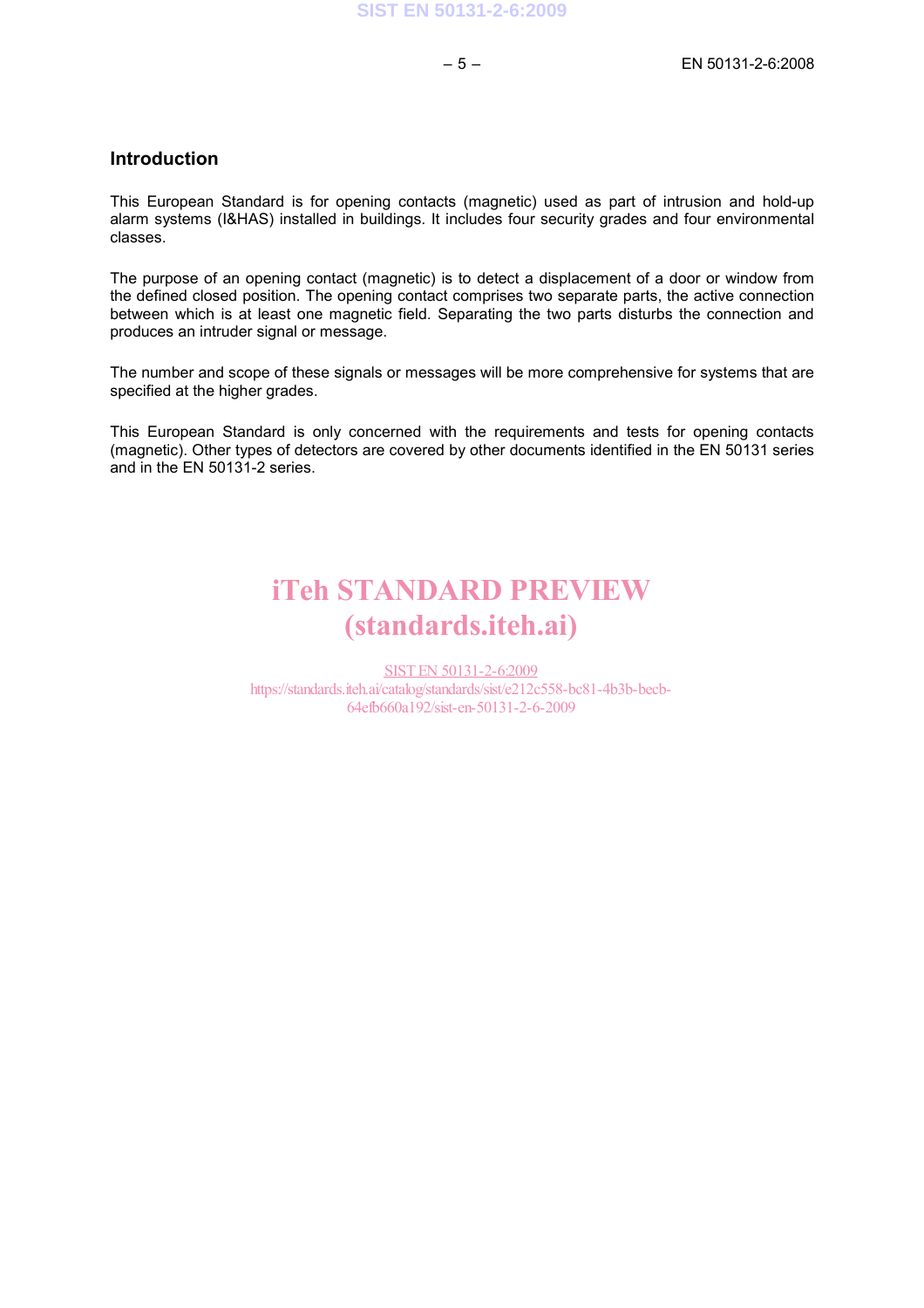#### **1 Scope**

This European Standard provides for security grades 1 to 4, (see EN 50131-1) specific or non-specific wired or wire-free opening contacts (magnetic), and includes the requirements for four environmental classes covering applications in internal and outdoor locations as specified in EN 50130-5.

A detector shall fulfil all the requirements of the specified grade.

Functions additional to the mandatory functions specified in this European Standard may be included in the detector, providing they do not influence the correct operation of the mandatory functions.

The two separate parts of the opening contact (magnetic) shall be referred to in the body of this European Standard as the detector.

This European Standard does not apply to system interconnections.

#### **2 Normative references**

The following referenced documents are indispensable for the application of this document. For dated references, only the edition cited applies. For undated references, the latest edition of the referenced document (including any amendments) applies. i Indian Standard Previewski

| EN 10130      | Cold rolled low carbon steel flat products for cold forming - Technical<br>delivery conditionsd ards.itch.ai                                                                                                  |
|---------------|---------------------------------------------------------------------------------------------------------------------------------------------------------------------------------------------------------------|
| EN 50130-4    | Alarm systems Rept 45 Electromagnetic compatibility – Product family<br>standard: Immunity requirements for components of fire, intruder and social<br>https:<br>alarm systems: 60a192/sist-en-50131-2-6-2009 |
| EN 50130-5    | Alarm systems - Part 5: Environmental test methods                                                                                                                                                            |
| EN 50131-1    | Alarm systems – Intrusion and hold-up systems – Part 1: System<br>requirements                                                                                                                                |
| EN 50131-6    | Alarm systems – Intrusion and hold-up systems – Part 6: Power supplies                                                                                                                                        |
| EN 60068-1    | Environmental testing – Part 1: General and guidance (IEC 60068-1)                                                                                                                                            |
| EN 60068-2-52 | Environmental testing - Part 2: Tests - Test Kb: Salt mist, cyclic (sodium<br>chloride solution) (IEC 60068-2-52)                                                                                             |
| EN 61000-6-3  | Electromagnetic compatibility (EMC) - Part 6-3: Generic standards -<br>Emission standard for residential, commercial and light-industrial<br>environments (IEC 61000-6-3)                                     |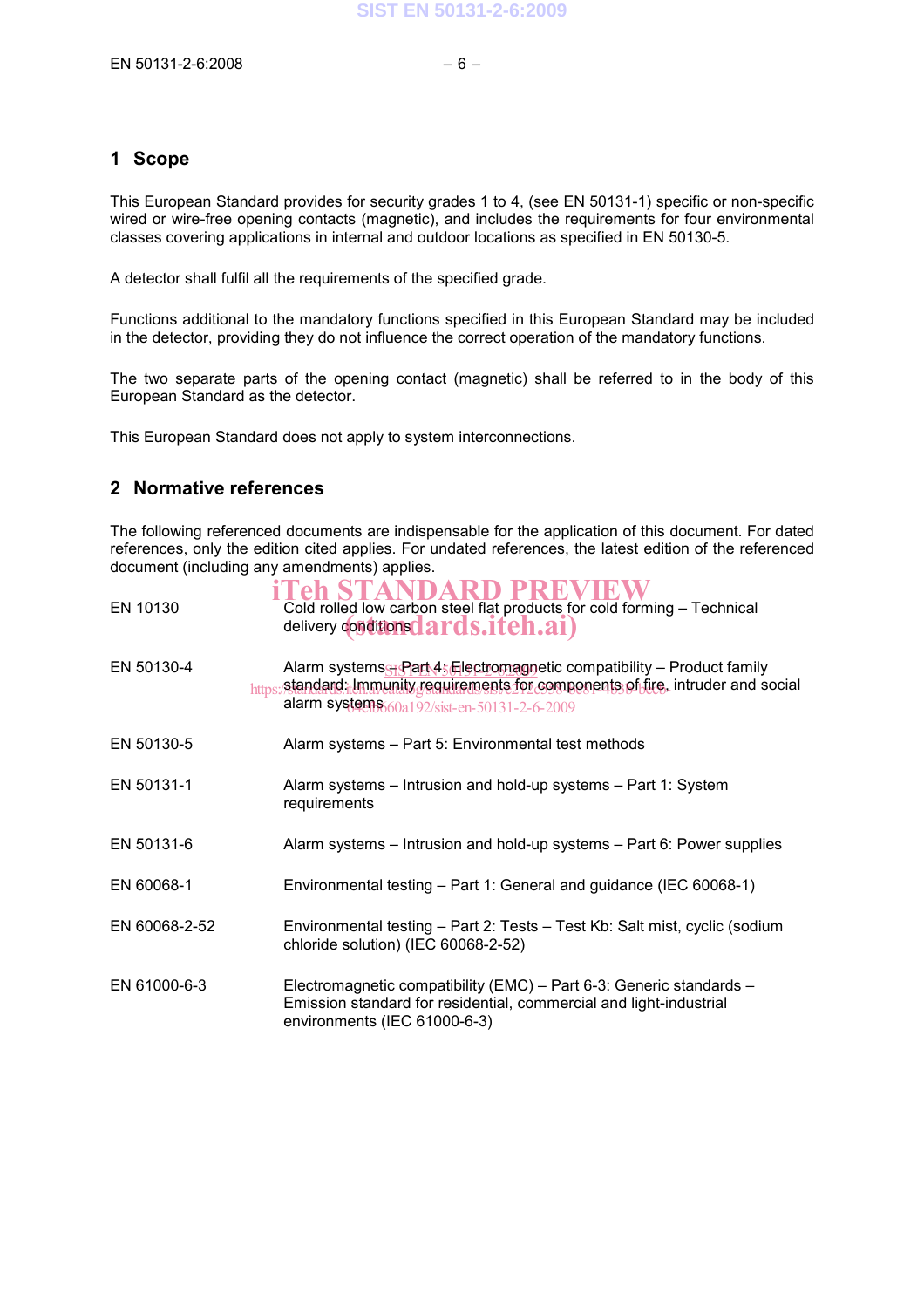### **3 Definitions and abbreviations**

#### **3.1 Definitions**

For the purposes of this document, the following terms and definitions apply in addition to those given in EN 50131-1.

#### **3.1.1**

#### **prohibited area**

mounting arrangement, as stated by the manufacturer, of the two components of the detector in which the detector no longer meets the requirements of this European Standard

#### **3.1.2**

#### **incorrect operation**

physical condition that causes an inappropriate signal or message from a detector

#### **3.1.3**

#### **wire free detector**

detector connected to the control & indicating equipment by non-physical means such as radio frequency signals

#### **3.1.4**

#### **approach distance/make distance**

approach distance between the two components of a detector that are being brought together at separation distance between the two components of a detector that are being brought together at which an intrusion signal or message is reversed

### (standards.iteh.ai)

#### **3.1.5**

#### **removal distance/break distance**  SIST EN 50131-2-6:2009

separation distance **hetween the two components of a detecto**r that are being moved apart at which an intrusion signal or message is generated p2/sist-en-50131-2-6-2009

#### **3.1.6**

#### **opening contact (magnetic)**

detector in usually two separate parts The active connection between the two parts is at least one magnetic field. Separating the two parts disturbs the connection and produces an intrusion signal or message

#### **3.1.7**

#### **corresponding magnet**

activating part of the detector, comprising of one or more components, to generate at least one magnetic field

#### **3.1.8**

#### **switch component**

reacting part of the detector, comprising one or more components to detect the magnetic field(s) of the corresponding magnet and generate an appropriate signal or message

#### **3.1.9**

#### **surface mount contact**

opening contact (magnetic), where both parts (switch component and corresponding magnet) are mounted on the surface of two parts of the monitored object (fixed and moving part)

#### **3.1.10**

#### **flush mount contact**

opening contact (magnetic), where both parts (switch component and corresponding magnet) are mounted within two parts of the monitored object (fixed and moving part)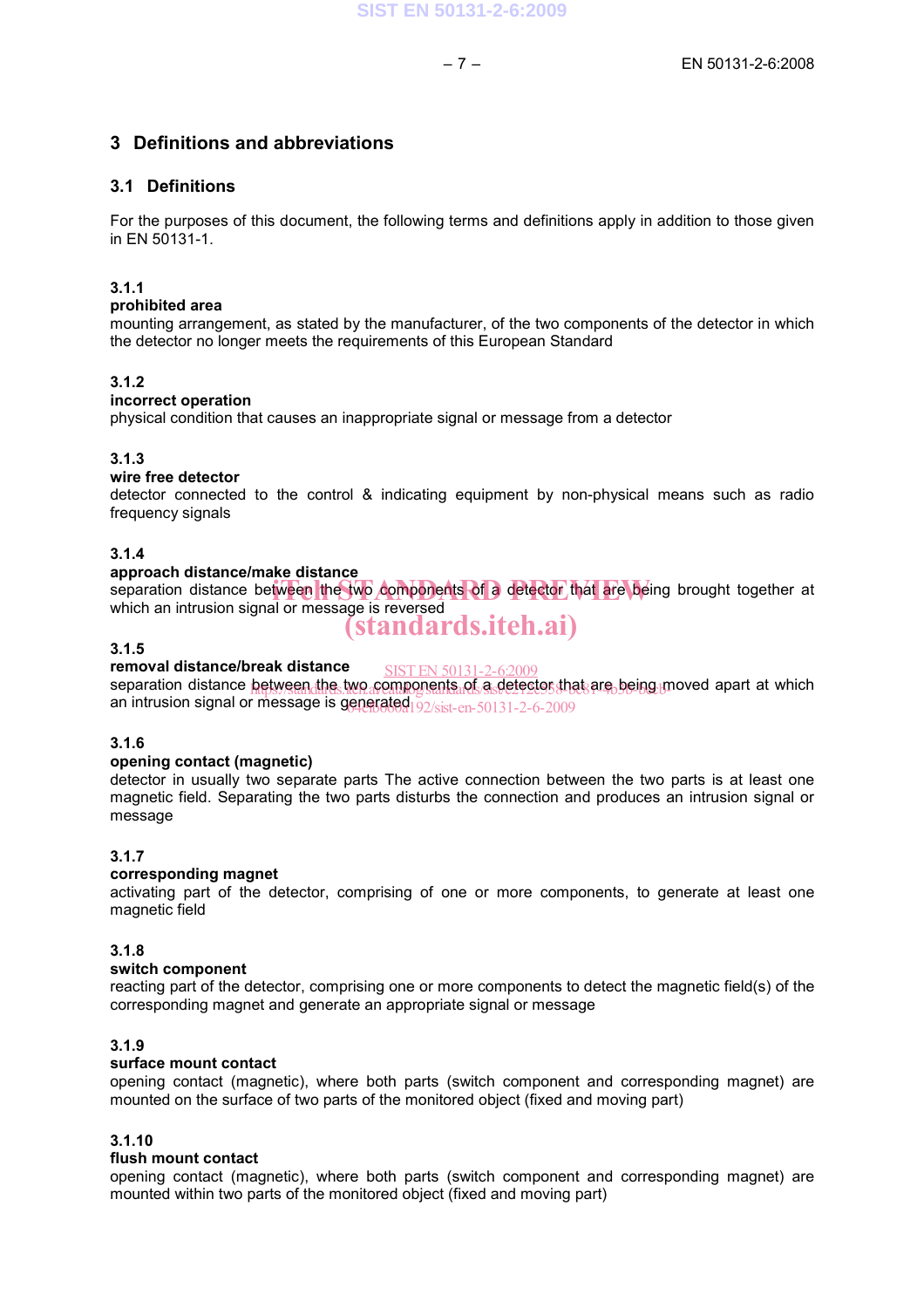#### **3.1.11**

#### **sealed contact**

type of detector construction, whereby there is no direct access to the internal components or connections e.g. a "potted" unit usually supplied with integral connecting cable

#### **3.1.12**

#### **reverse signal**

signal or message generated by a detector to indicate that there is no longer an intrusion event e.g. change of state or cancellation of an intrusion signal or message

#### **3.1.13**

**intrusion event** 

abnormal condition indicating the presence of a hazard

#### **3.1.14**

#### **low supply voltage**

supply voltage level below which the operation of the detector can no longer be guaranteed

#### **3.1.15**

#### **interference test magnets**

magnets used for verifying the behaviour of the detector in the presence of an external magnetic field at least one of which is identical to the corresponding magnet supplied with the detector

#### **3.1.16**

# 3.1.16<br>external magnetic field T<sup>eh</sup> STANDARD PREVIEW

deliberately induced magnetic field generated by a source other then the corresponding magnet e.g. sabotage magnet (standards.iteh.ai)

**3.1.17** 

SIST EN 50131-2-6:2009

**immunity**  https://standards.iteh.ai/catalog/standards/sist/e212c558-bc81-4b3b-becb-

characteristic of a detector such that only a limited reduction in lits detection performance is permitted in the presence of one of the interference test magnets

#### **3.2 Abbreviations**

For the purposes of this document, the following abbreviations apply in addition to those given in EN 50131-1.

EMC ElectroMagnetic Compatibility

BTD Basic Test of Detection capability

#### **4 Functional requirements**

#### **4.1 Events**

The detector shall respond to events in accordance with Table 1 and as defined in this Clause 4.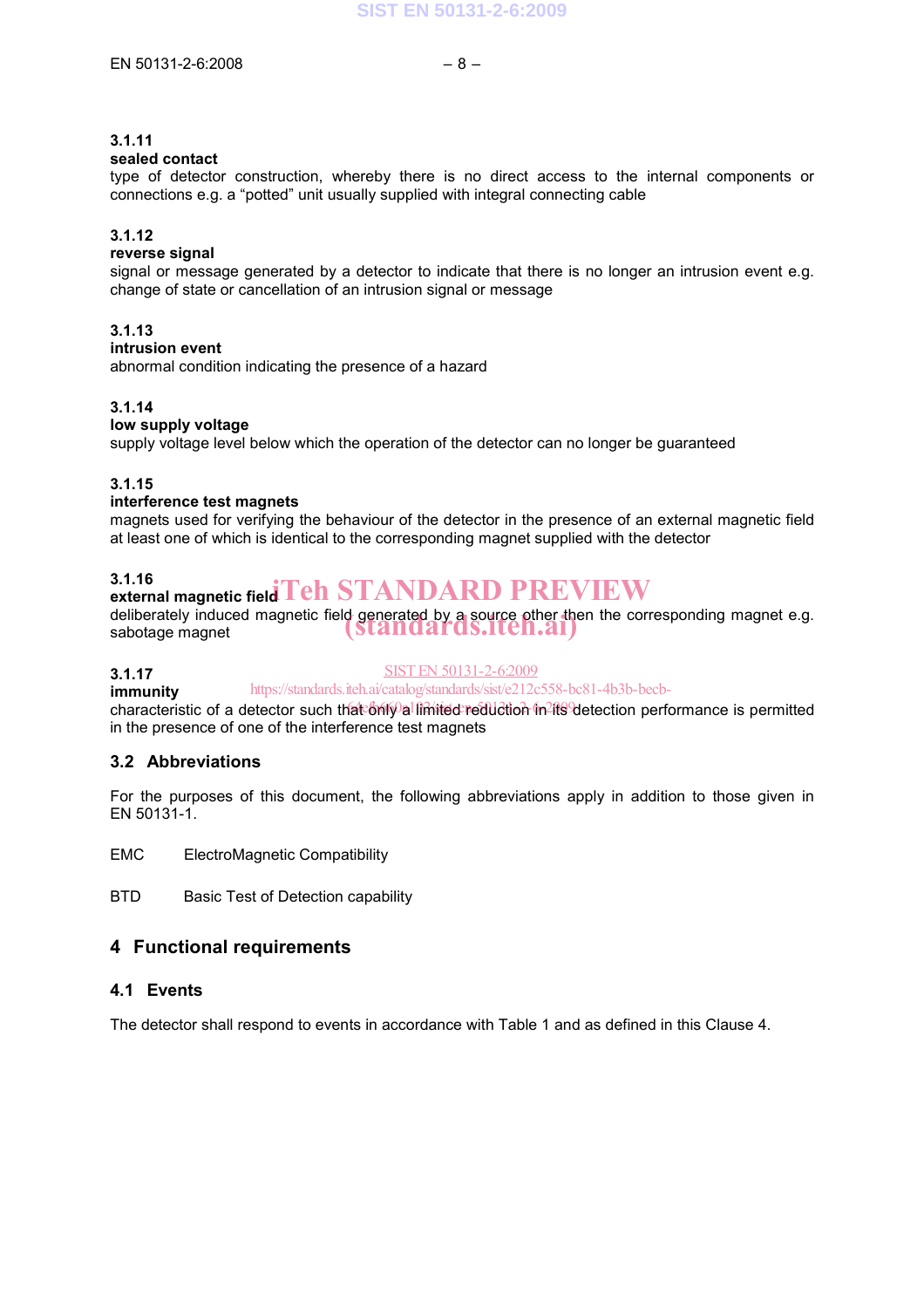| Event                                                                                                                                                                            |                     | Grade        |                |           |  |
|----------------------------------------------------------------------------------------------------------------------------------------------------------------------------------|---------------------|--------------|----------------|-----------|--|
|                                                                                                                                                                                  | 1                   | $\mathbf{2}$ | 3              | 4         |  |
| Break distance exceeded                                                                                                                                                          |                     | м            | М              | м         |  |
| Inside make distance                                                                                                                                                             | м                   | м            | м              | м         |  |
| Remote enable of detection indication <sup>a</sup>                                                                                                                               | Op                  | Op           | М              | м         |  |
| Magnetic interference                                                                                                                                                            |                     | Op           | М              | м         |  |
| Resistance to access to the inside of the detector                                                                                                                               | Op                  | м            | м              | м         |  |
| Detection of access to the inside of the detector                                                                                                                                | Op <sup>b</sup>     | $Mc$         | M <sup>c</sup> | $M^{\,c}$ |  |
| Interconnection Integrity                                                                                                                                                        | М                   | М            | М              | М         |  |
| Removal from the mounting surface d                                                                                                                                              | Op                  | м            | м              | м         |  |
| Low supply voltage <sup>e</sup>                                                                                                                                                  | Op                  | Op           | М              | м         |  |
| Total loss of external power <sup>f</sup>                                                                                                                                        | м                   | М            | М              | м         |  |
| Matched coded pairs <sup>9</sup>                                                                                                                                                 | м<br>Op<br>Op<br>Op |              |                |           |  |
| Key<br>$M =$ Mandatory<br>$Op = Optional$                                                                                                                                        |                     |              |                |           |  |
| a<br>Only required if detection indicator present.<br>b<br>Generation of a tamper signal for opening by normal means is not required.                                            |                     |              |                |           |  |
| c<br>Not required for sealed contacts ndards.itch.ai                                                                                                                             |                     |              |                |           |  |
| d<br>Mandatory for wire-free at grades 2, 3 and 4; mandatory for all surface mounted grade 4 types,<br>optional for surface mounted grades 1, 2 and 3.                           |                     |              |                |           |  |
| SIST EN 50131-2-6:2009<br>е<br>See 4.6.7.<br>https://standards.iteh.ai/catalog/standards/sist/e212c558-bc81-4b3b-becb-<br>f<br>See 4.6.6.<br>64efb660a192/sist-en-50131-2-6-2009 |                     |              |                |           |  |
| g<br>The code shall have a minimum of 8 differs.                                                                                                                                 |                     |              |                |           |  |

#### **Table 1 – Events to be processed by grade**

#### **4.2 Signals or messages**

The response to the signals or messages generated by the detector is determined by the I&HAS. The detector shall generate signals or messages in accordance with Table 2, based on the events listed in Table 1. Signals or messages shall be generated within 10 s of the event occurring. The response of a detector to events defined as optional in Table 1 shall be in accordance with Table 2.